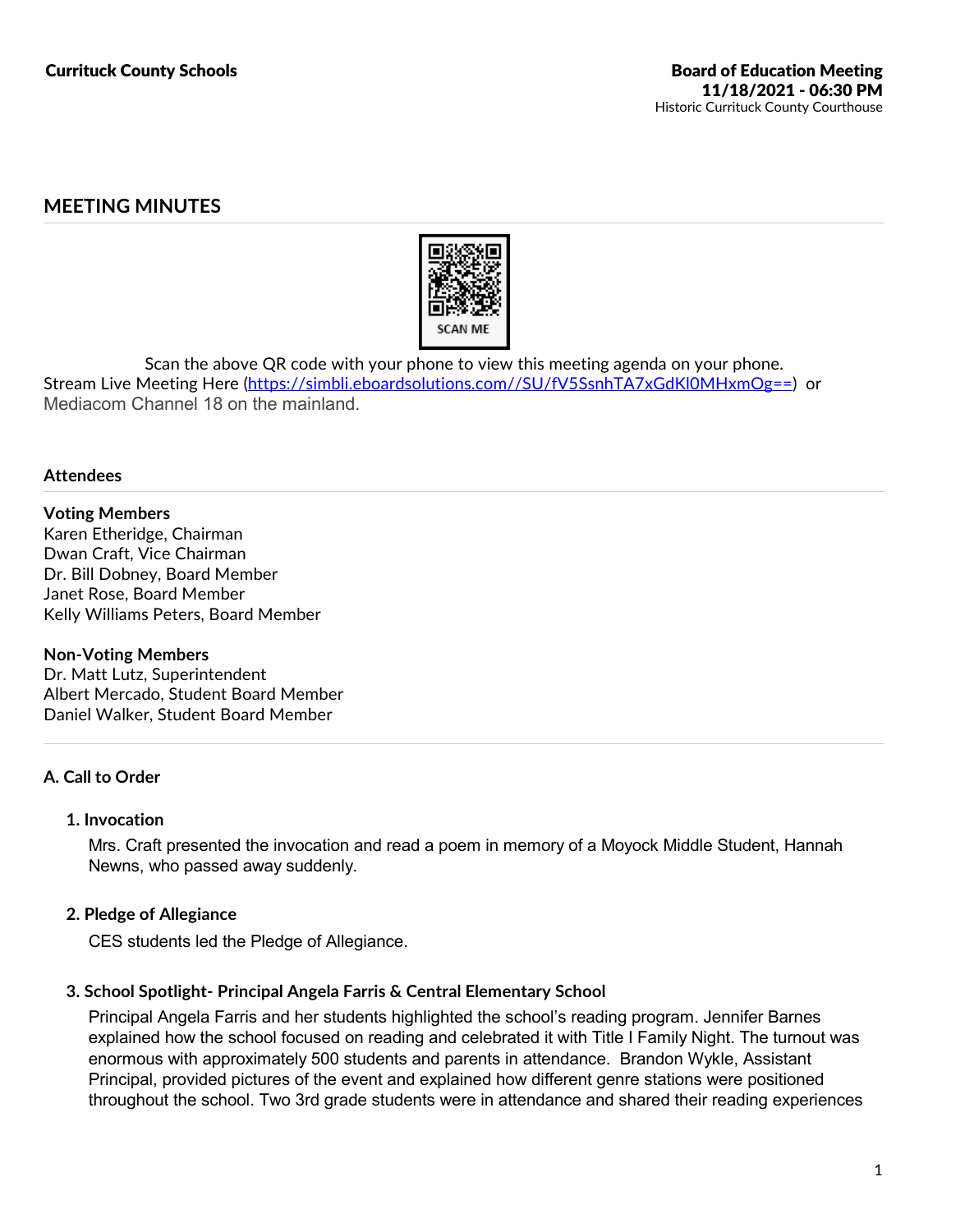with the Board.

## **B. Public Comment Session**

With no comments the session was closed.

## **C. Approval of Agenda (Action)**

The agenda was amended to allow discussion on the current school calendar and to add the approval of a technology contract.

Janet Rose said that after visiting schools and speaking with staff she noticed that everyone is working extremely hard and trying to catch up. The pressure of the lack of substitute teachers is causing an issue. Mrs. Rose spoke on the importance of early release days and how it allows time for teachers to plan. She does not like hearing teachers are missing their planning periods and has noticed other districts addressing these issues

Dr. Lutz said that he was aware and was very comfortable converting Monday, December 20th & 21st from student days to optional work days. Administration will continue to look at a plan to hire more substitutes in the district. He recognizes the struggle, which is not just in Currituck, but a national struggle.

The Board encouraged volunteers to help in the schools and assist teachers. Substitute pay will vary depending on the degree - the correct amount starts at \$80 a day for high school graduates.

Motioned by Dwan Craft to revise the school calendars, seconded by Janet Rose. All were in favor of amending the calendar.

Motion made by: Janet Rose Motion seconded by: Kelly Williams Peters Voting: Unanimously Approved

## **D. Student Board Member Report**

Student BOE members reported on athletics, school events and student competitions.

## **E. Career Technical Education Update**

Jennifer Woods, Career & Technical Education Director, gave a brief overview of the department. She explained the responsibilities of each staff member in her department - positions include Career Development Coordinator, Career Expansion Coordinator and Internship Coordinator. She said this is a capstone for bridging the gap between education and the workplace. She explained how several public committee meetings are held to gain input from the community. Various events are also planned in the schools to promote careers. Ms. Woods highlighted the Health Occupations Class and Microsoft Certification. Several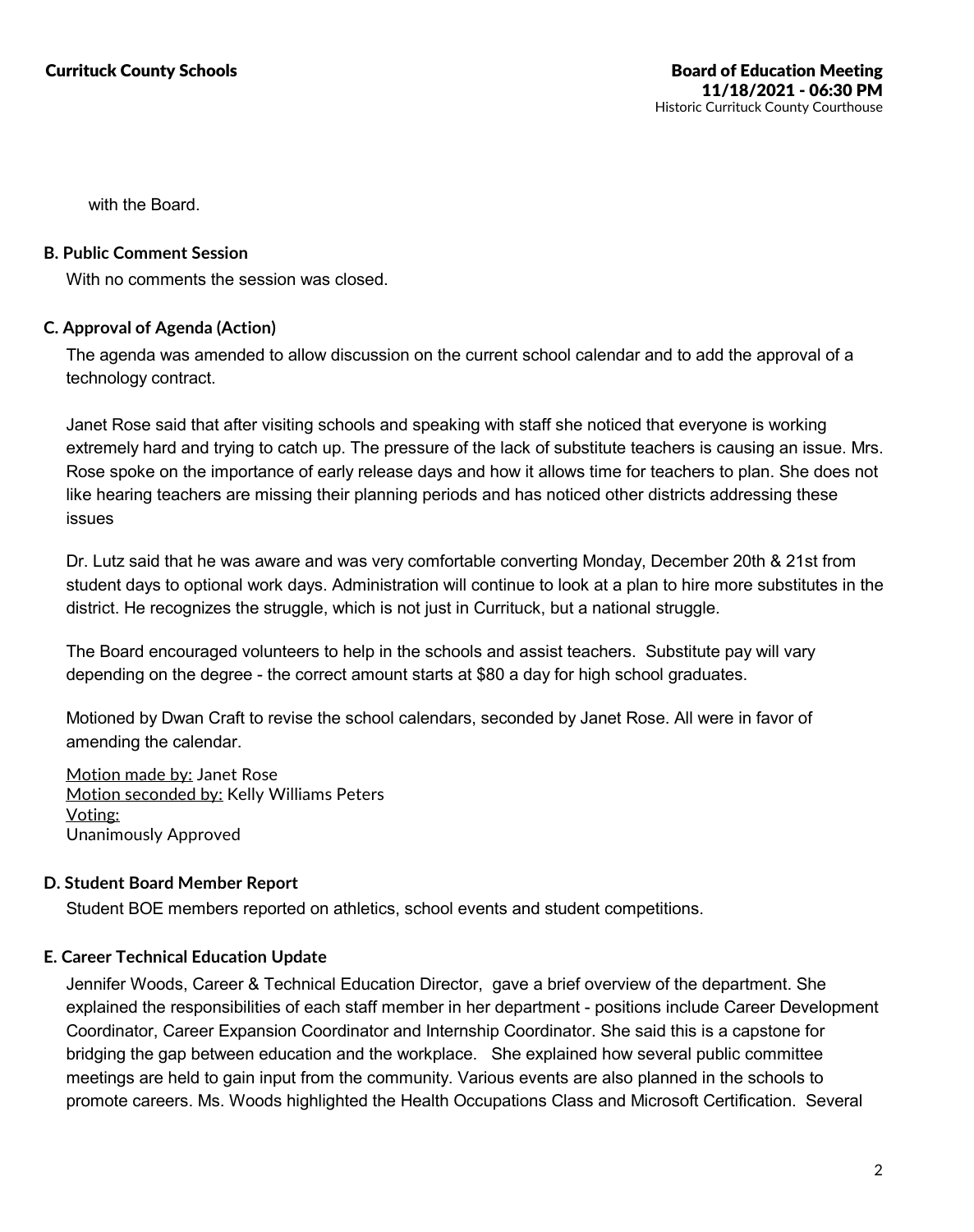students from JP Knapp Early College spoke on the benefits of the Microsoft Certification and using it in the workforce. All JP Knapp students are encouraged to take the class which is very helpful with college classes.

Also highlighted was the Construction Class taught by Daniel Meads. Daniel Walker, CCHS Student, spoke on the benefits of the FFA program. The club has organized several membership drives to promote participation. Over 90 students have attended recent FFA events. The CTE groups continue to place high in student competitions. Ms. Woods ended her presentation by stating that February is CTE Month and April 13, 2022 has been reserved for Ag Day.

## **F. Safe Schools Update**

Virginia Arrington, Student Services Coordinator, presented the monthly safe schools update. She also spoke on mental health legislation. Staff members are working to complete the required training. The due date to complete the training is December 17, 2021.

Ms. Arrington presented the monthly COVID information. A recent vaccine and flu shot clinic for staff was recently held. She presented graphs on positivity and quarantine rates and noted the rates were elevated when students were not wearing masks in the schools. The district is offering diagnostic COVID testing to staff and students. Ms. Arrington also noted that the vaccine is now available for elementary students.

Ms. Arrington was asked about a shot clinic for students and she replied that the health department was currently collecting data. Ms. Rose inquired about optional masks for phonics and speech instruction. Ms Arrington said that teachers are removing masks to allow students to see their mouths. Ms. Rose then asked about the need of students wearing masks during performances. Ms. Arrington said that at the next district play, the same protocols in place for athletics will be used and as well as designated student placement while on the stage. The Board would like to see the same protocols in place during elementary plays as well.

## **1. Masks in the Schools (Action)**

Mrs. Craft said that she wanted the public to know that the Board does not want students in masks but would like to wait until after the holidays to see if masks could be optional again. Student BOE Member, Daniel Walker spoke about the excitement of just being in school again. The masks allow students to be in school and avoid the quarantine mandate. Student BOE Member, Albert Mercado also agreed that being able to attend school and clubs was worth wearing a mask. Mr. Peters said that the Board struggles with the quarantine mandate because they do not want students out of school. Chairman Etheridge said that the current mandate requires unmasked students to be out of school for 10 days following the close contact of a positive case. She added, speaking on behalf of the Board, the difficult decision was made to require masks to keep students in school.

The Board will revisit the mask mandate at the next meeting on January 20, 2022. Dr. Lutz said with indoor sports season in session it was important for spectators and players on the bench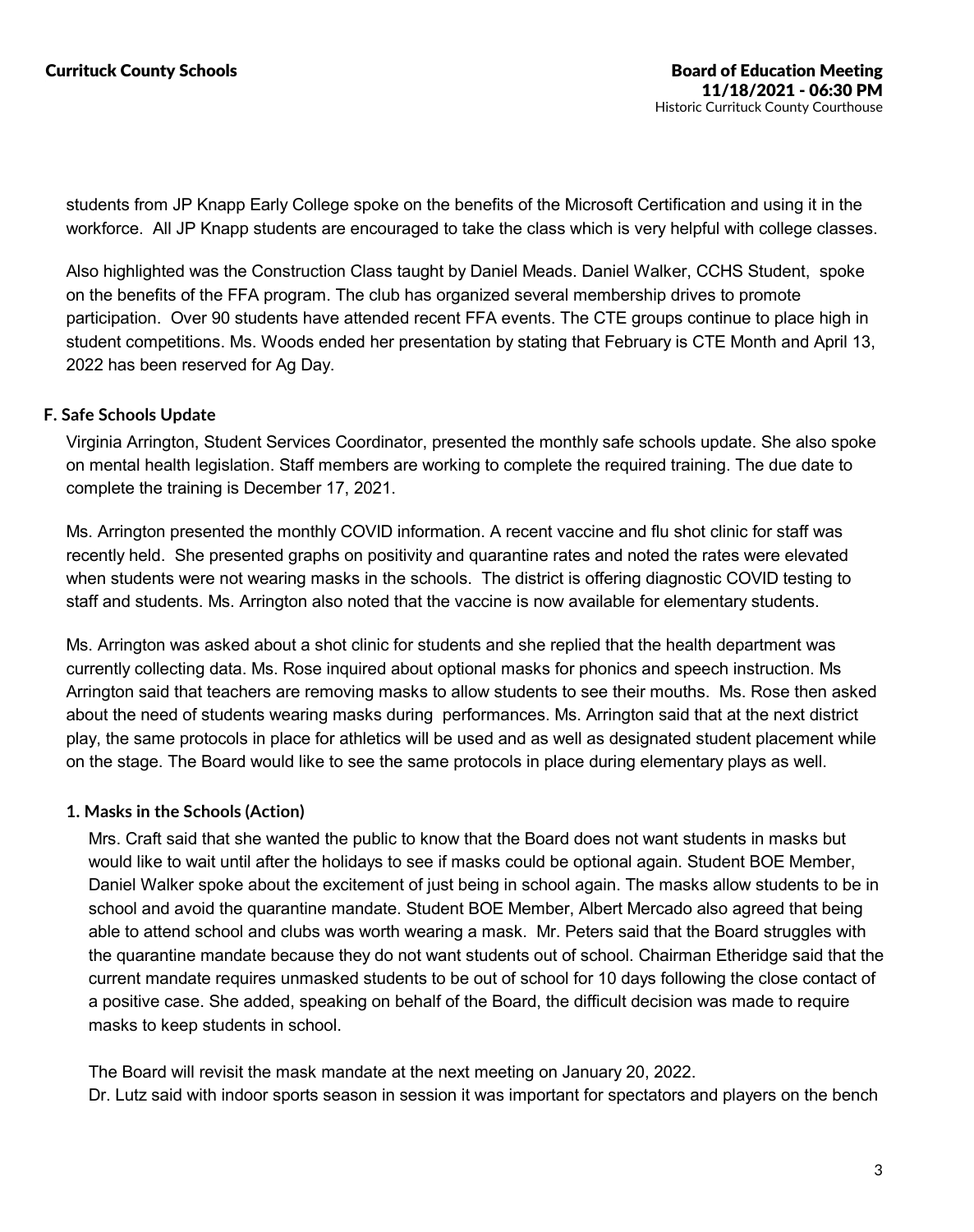to wear masks. Students need to be in school to prepare for exams in mid-December.

The motion was made to continue the mask mandate in the schools.

Motion made by: Dwan Craft Motion seconded by: Karen Etheridge Voting: Unanimously Approved

### **G. Field Trips:**

### **1. CCHS Cross Country- Regionals, Jacksonville, NC 10/29-30 2021**

### **2. CCHS Cross Country - State, Kernersville, NC 11/5-6 2021**

#### **H. Consent Agenda (Action)**

Technology contract added Item #7

Motion made by: Dr. Bill Dobney Motion seconded by: Dwan Craft Voting: Unanimously Approved

- **1. Personnel Report Dated November 18, 2021**
	- **a. Confidential Leave Report November 18, 2021**
- **2. Board Meeting Minutes October 21, 2021**
- **3. Joint Meeting Minutes October 27, 2021**
- **4. Budget Amendments November 18, 2021**
- **5. Banking Reconciliations (Informational Only)**
- **6. 2021 Fall Policy Update -1st Reading**
	- **a. 1310/4002 Parental Involvement**
	- **b. 1510/4200/7270 School Safety**
	- **c. 1720/4030/7235 Title IX Nondiscrimination on the Basis of Sex**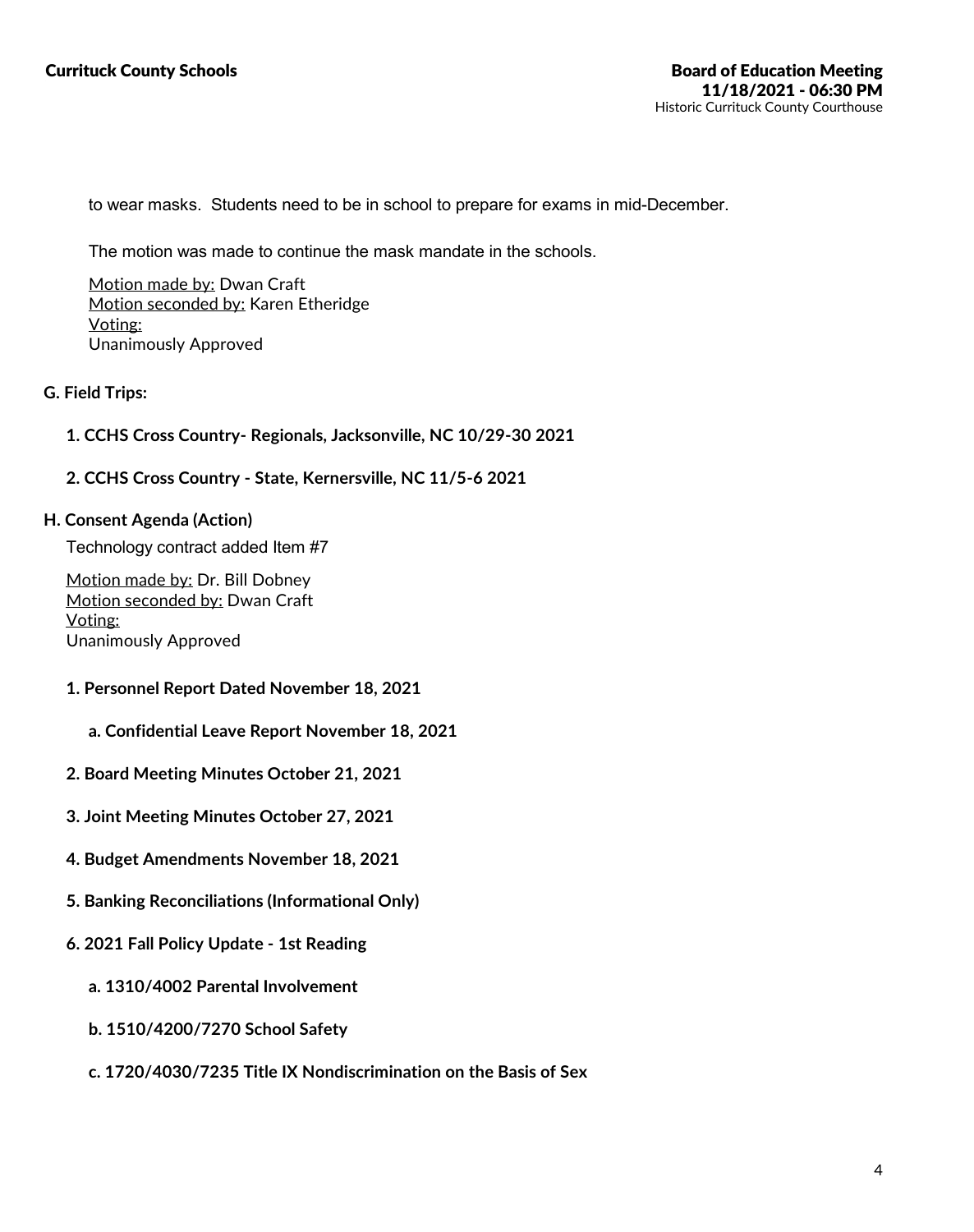- **d. 2125/7315 Confidential Information**
- **e. 2302 Remote Participation in Board Meeting**
- **f. 3225/4312/7320 Technology Responsible Use**
- **g. 3410 Testing and Assessment Program**
- **h. 3420 Student Promotion and Accountability**
- **i. 3460 Graduation Requirements**
- **j. 4050 Children of Military Families**
- **k. 4120 Domicile or Residence Requirements**
- **l. 4152 Unsafe School Choice Transfer**
- **m. 4300 Student Behavior Policies**
- **n. 4316 Student Dress Code**
- **o. 4400 Attendance**
- **p. 4700 Student Records**
- **q. 4720 Student Surveys**
- **r. 5020 Visitors to the Schools**
- **s. 5022 Registered Sex Offenders**

## **7. TRAFERA - Technology Contract**

#### **I. Information Items**

- 1. Work Session December 16, 2021- Knapp Professional Learning Center, 4:00 p.m.
- 2. Board of Education Meeting December 16, 2021 Historic Currituck County Courthouse, 6:30 p.m.

#### **J. Board Members & Superintendent Comments**

Mrs.Rose looks forward to holiday programs and was pleased the state finally passed a budget. She thanked bus drivers, School Nutrition workers and custodians for pulling double duty.